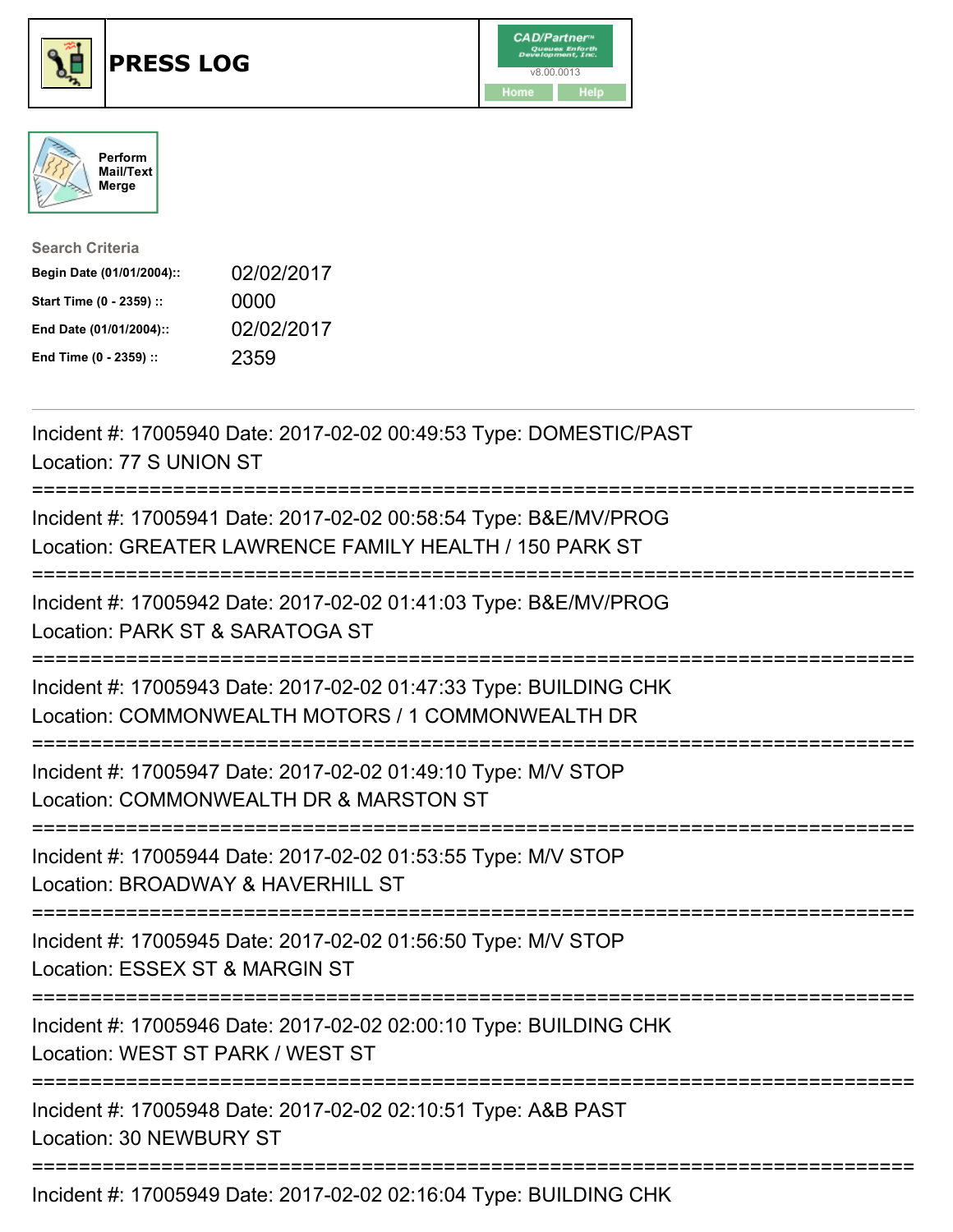| Location: SHAWSHEEN PARK / BAILEY ST & SHAWSHEEN RD                                                                                               |
|---------------------------------------------------------------------------------------------------------------------------------------------------|
| Incident #: 17005950 Date: 2017-02-02 02:24:28 Type: DISTURBANCE<br>Location: 50 MONMOUTH ST FL 2                                                 |
| Incident #: 17005951 Date: 2017-02-02 02:34:48 Type: M/V STOP<br>Location: HAWLEY ST & S BROADWAY                                                 |
| Incident #: 17005952 Date: 2017-02-02 02:36:18 Type: SUS PERS/MV<br>Location: 53 BOXFORD ST                                                       |
| Incident #: 17005953 Date: 2017-02-02 02:52:38 Type: M/V STOP<br>Location: LOWELL ST & WINTER ST                                                  |
| Incident #: 17005954 Date: 2017-02-02 03:09:19 Type: BUILDING CHK<br>Location: MICHAEL'S MOTOR SALES, INCORP / 54 WINTHROP AV                     |
| Incident #: 17005955 Date: 2017-02-02 03:12:29 Type: M/V STOP<br>Location: COMMONWEALTH DR & MARSTON ST<br>=======================                |
| Incident #: 17005956 Date: 2017-02-02 03:36:09 Type: BUILDING CHK<br>Location: VERIZON WIRELESS / 435 WINTHROP AV<br>============================ |
| Incident #: 17005958 Date: 2017-02-02 03:41:23 Type: RECOV/STOL/MV<br>Location: 63 BROOKFIELD ST                                                  |
| Incident #: 17005957 Date: 2017-02-02 03:41:34 Type: BUILDING CHK<br>Location: COMMONWEALTH MOTORS / 1 COMMONWEALTH DR                            |
| Incident #: 17005959 Date: 2017-02-02 03:46:29 Type: M/V STOP<br>Location: BROADWAY & HAVERHILL ST                                                |
| Incident #: 17005960 Date: 2017-02-02 03:48:59 Type: M/V STOP<br>Location: S UNION & GROCERY                                                      |
| Incident #: 17005961 Date: 2017-02-02 03:55:11 Type: M/V STOP<br>Location: COMMONWEALTH DR & MARSTON ST                                           |
| Incident #: 17005962 Date: 2017-02-02 04:42:57 Type: NOISE ORD<br>Location: 98 OSGOOD ST FL 1                                                     |
| Incident #: 17005963 Date: 2017-02-02 05:52:27 Type: UNWANTEDGUEST                                                                                |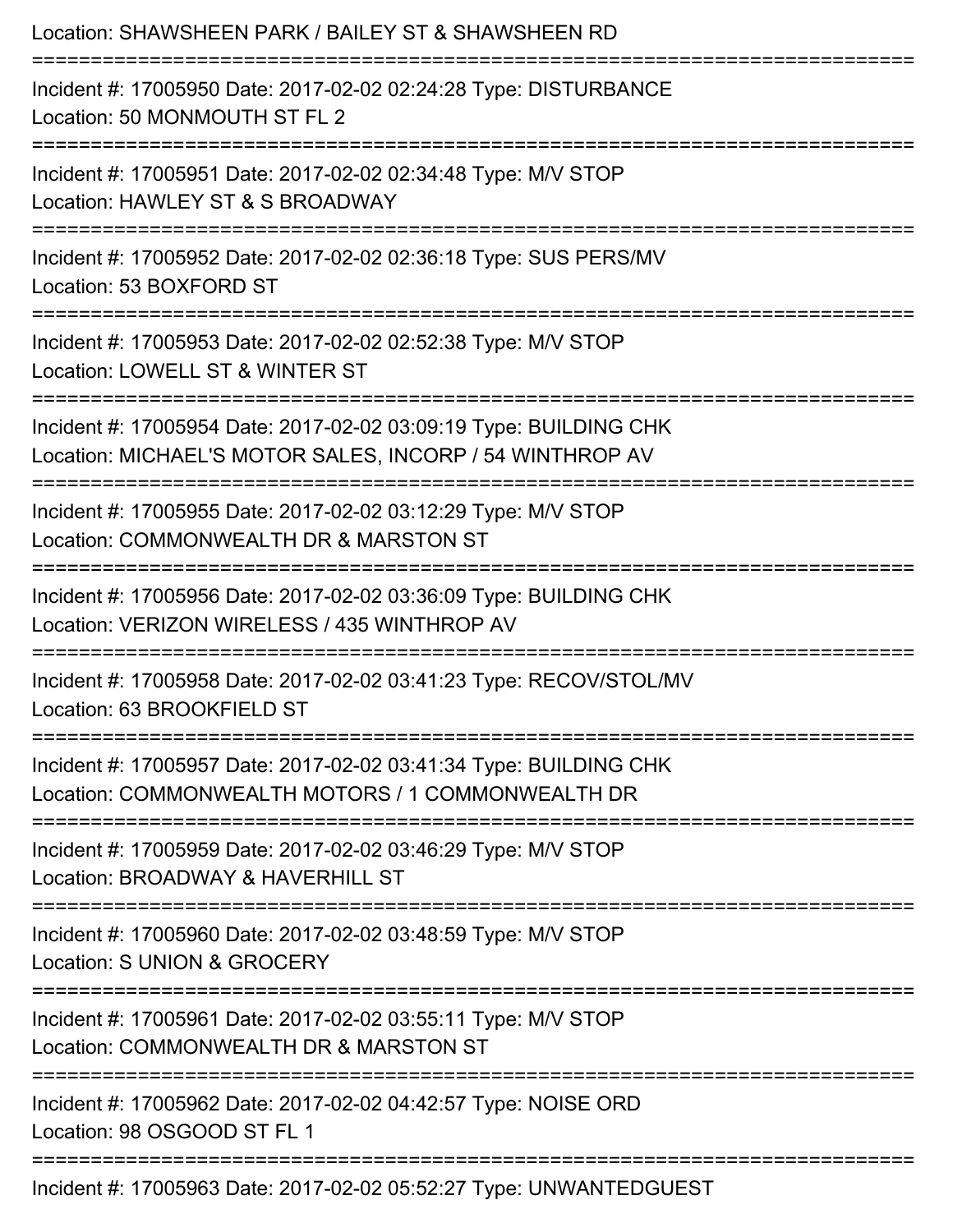| Incident #: 17005964 Date: 2017-02-02 05:58:36 Type: DRUG OVERDOSE<br>Location: TEDESCI / FOSTER ST & S UNION ST |
|------------------------------------------------------------------------------------------------------------------|
| Incident #: 17005965 Date: 2017-02-02 06:03:11 Type: AUTO ACC/NO PI<br>Location: 333 PROSPECT ST                 |
| Incident #: 17005966 Date: 2017-02-02 06:14:35 Type: ASSIST FIRE<br>Location: 34 WINTER ST                       |
| Incident #: 17005967 Date: 2017-02-02 06:30:02 Type: ALARM/BURG<br>Location: ESPERANZA ACADEMY / 198 GARDEN ST   |
| Incident #: 17005968 Date: 2017-02-02 07:04:17 Type: MEDIC SUPPORT<br>Location: 78 E HAVERHILL ST FL 2           |
| Incident #: 17005969 Date: 2017-02-02 07:25:52 Type: M/V STOP<br>Location: BROADWAY & METHUEN ST                 |
| Incident #: 17005970 Date: 2017-02-02 07:45:44 Type: HIT & RUN M/V<br>Location: ESSEX ST & WARREN ST             |
| Incident #: 17005971 Date: 2017-02-02 07:48:49 Type: ALARMS<br>Location: AMERICAN FOOD BASKET / 73 WINTHROP AV   |
| Incident #: 17005972 Date: 2017-02-02 07:53:19 Type: M/V STOP<br>Location: BROADWAY & ESSEX ST                   |
| Incident #: 17005973 Date: 2017-02-02 08:17:28 Type: NOISE ORD<br>Location: 163 UNION ST FL 3                    |
| Incident #: 17005974 Date: 2017-02-02 08:22:27 Type: SUS PERS/MV<br>Location: 46 WOODLAND ST                     |
| Incident #: 17005975 Date: 2017-02-02 08:27:10 Type: ALARM/BURG<br>Location: XAVIERS PLACE / 245 LAWRENCE ST     |
| Incident #: 17005976 Date: 2017-02-02 09:25:12 Type: MAL DAMAGE<br>Location: 55 CEDAR ST                         |
| Incident #: 17005977 Date: 2017-02-02 09:31:02 Type: FIRE/HYD/OPEN                                               |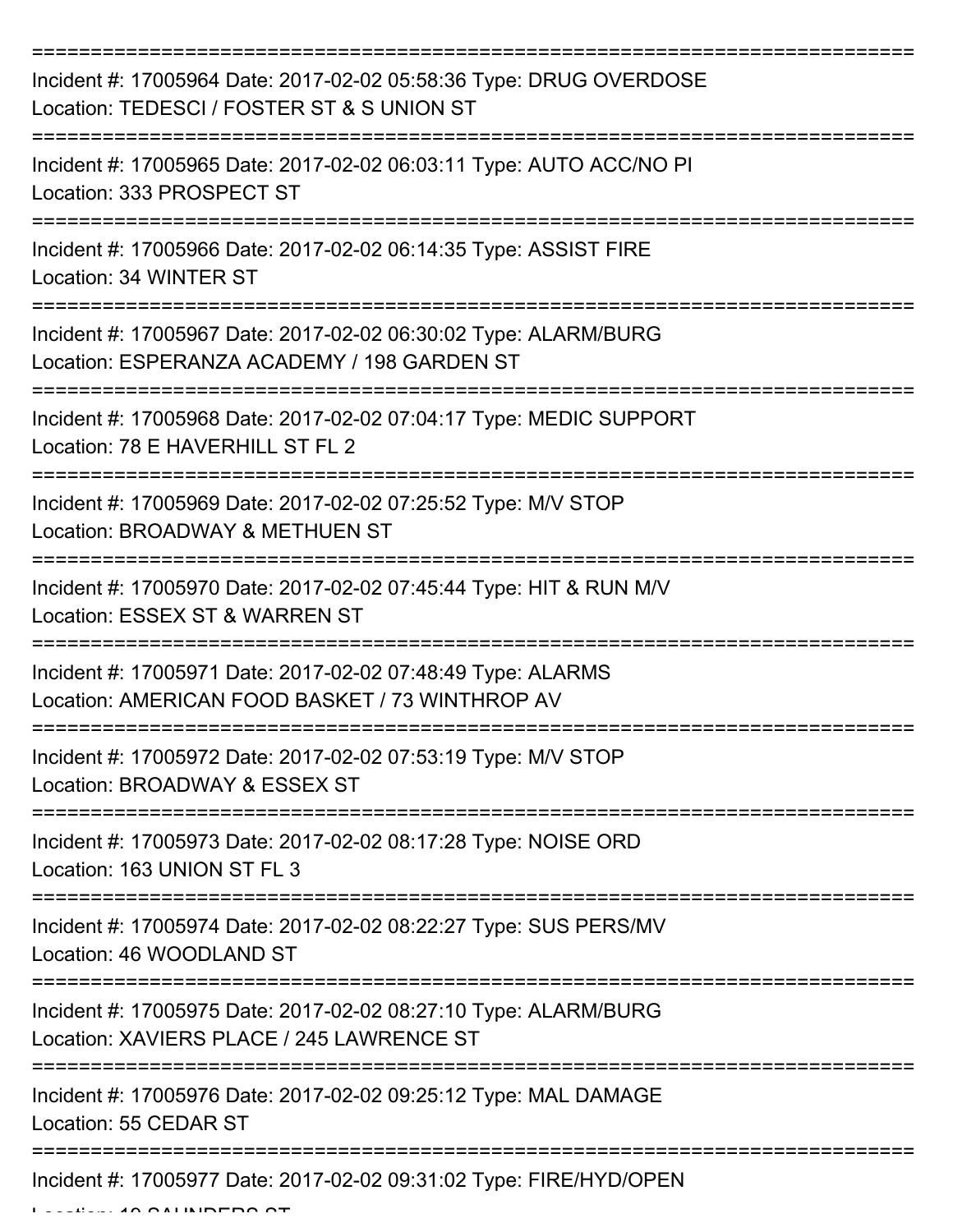| Incident #: 17005978 Date: 2017-02-02 09:35:15 Type: HIT & RUN M/V<br>Location: METHUEN ST & UNION ST               |
|---------------------------------------------------------------------------------------------------------------------|
| Incident #: 17005979 Date: 2017-02-02 09:48:28 Type: SUS PERS/MV<br>Location: 79 DRACUT ST                          |
| Incident #: 17005980 Date: 2017-02-02 10:02:40 Type: M/V STOP<br>Location: MARKET ST & PARKER ST                    |
| Incident #: 17005981 Date: 2017-02-02 10:09:24 Type: AUTO ACC/NO PI<br>Location: 200 CARLETON ST                    |
| Incident #: 17005983 Date: 2017-02-02 10:11:50 Type: AUTO ACC/NO PI<br>Location: HAFFNERS CAR WASH / 330 S BROADWAY |
| Incident #: 17005982 Date: 2017-02-02 10:12:00 Type: M/V STOP<br>Location: APPLETON ST & METHUEN ST                 |
| Incident #: 17005984 Date: 2017-02-02 10:19:06 Type: AUTO ACC/NO PI<br>Location: FRANKLIN ST & METHUEN ST           |
| Incident #: 17005987 Date: 2017-02-02 10:19:21 Type: SUS PERS/MV<br>Location: 393 CHESTNUT ST                       |
| Incident #: 17005986 Date: 2017-02-02 10:20:02 Type: GENERAL SERV<br>Location: 150 ARLINGTON ST                     |
| Incident #: 17005985 Date: 2017-02-02 10:20:50 Type: INVESTIGATION<br>Location: 163 LAWRENCE ST                     |
| Incident #: 17005988 Date: 2017-02-02 10:32:20 Type: RECOV/STOL/MV<br>Location: 20 PORTLAND ST                      |
| Incident #: 17005989 Date: 2017-02-02 10:35:47 Type: M/V STOP<br>Location: HAMPSHIRE ST & LOWELL ST                 |
| Incident #: 17005990 Date: 2017-02-02 10:50:37 Type: MEDIC SUPPORT<br>Location: EUTAW ST & PARK ST                  |
| Incident #: 17005992 Date: 2017-02-02 10:51:49 Type: 209A/VIOLATION                                                 |

Location: WALK IN WALK IN / null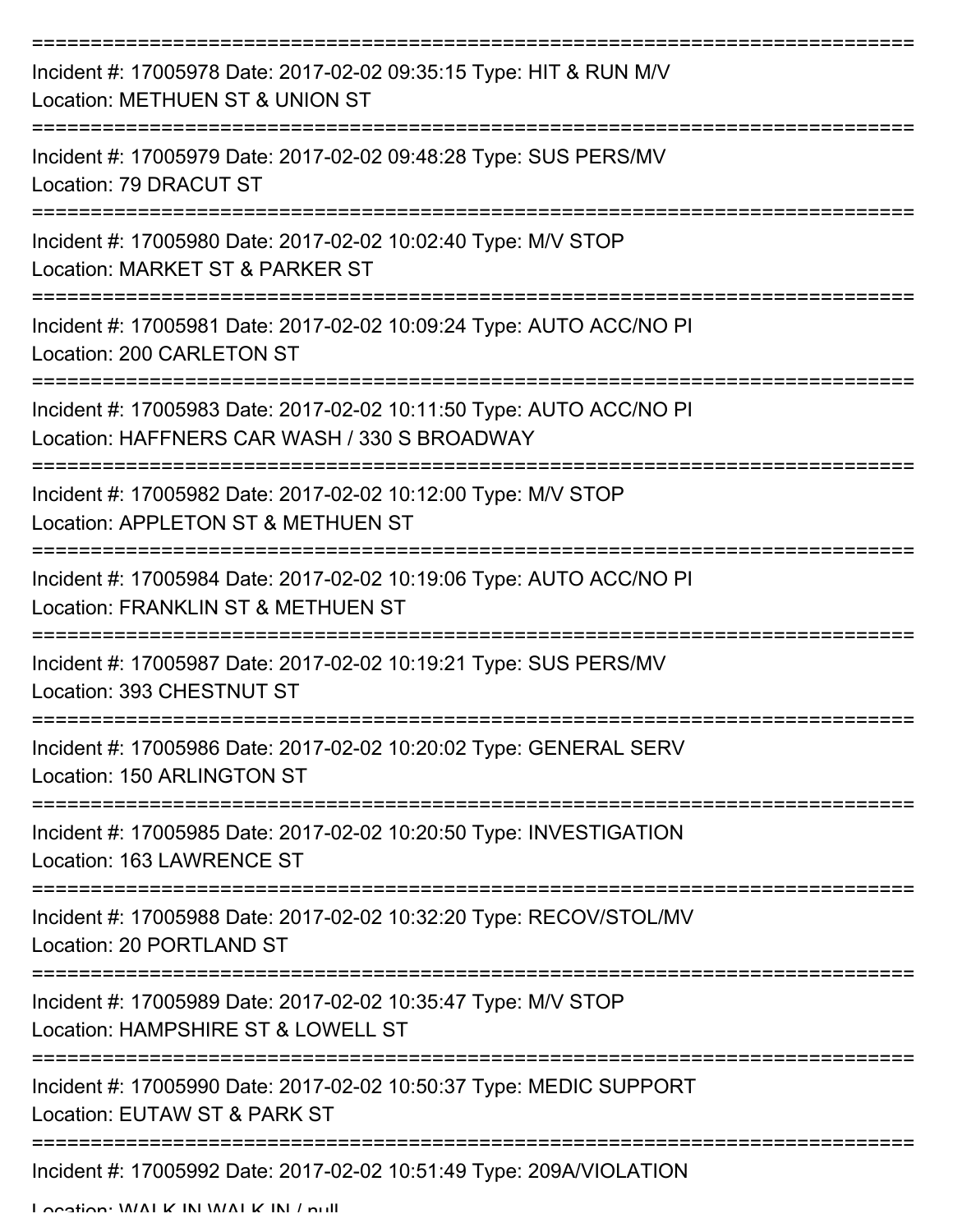| Incident #: 17005991 Date: 2017-02-02 10:53:42 Type: AUTO ACC/NO PI<br>Location: BOSTON MARKET / 435 WINTHROP AV |
|------------------------------------------------------------------------------------------------------------------|
| Incident #: 17005993 Date: 2017-02-02 11:08:29 Type: AUTO ACC/NO PI<br>Location: 137 SARATOGA ST                 |
| Incident #: 17005994 Date: 2017-02-02 11:12:46 Type: GENERAL SERV<br>Location: LAWRENCE ST & PARK ST             |
| Incident #: 17005995 Date: 2017-02-02 11:13:28 Type: TOW OF M/V<br>Location: TRESPASS / 391 CHESTNUT ST          |
| Incident #: 17005996 Date: 2017-02-02 11:20:51 Type: M/V STOP<br>Location: 37 SALEM ST                           |
| Incident #: 17005997 Date: 2017-02-02 11:22:54 Type: STOL/MV/PAS<br>Location: E PLEASANT ST & SAXONIA AV         |
| Incident #: 17005998 Date: 2017-02-02 11:31:40 Type: MEDIC SUPPORT<br>Location: 64 CROSS ST #2                   |
| Incident #: 17005999 Date: 2017-02-02 11:35:21 Type: TOW OF M/V<br>Location: TRESPASS / 25 MARSTON ST            |
| Incident #: 17006000 Date: 2017-02-02 11:38:59 Type: M/V STOP<br>Location: 76 SALEM ST<br>==================     |
| Incident #: 17006001 Date: 2017-02-02 11:39:15 Type: GENERAL SERV<br>Location: 231 HAMPSHIRE ST                  |
| Incident #: 17006002 Date: 2017-02-02 11:53:40 Type: M/V STOP<br>Location: 43 OSGOOD ST                          |
| Incident #: 17006003 Date: 2017-02-02 11:56:59 Type: M/V STOP<br>Location: LORING ST & SALEM ST                  |
| Incident #: 17006004 Date: 2017-02-02 11:57:32 Type: M/V STOP<br>Location: 34 WINTER ST                          |
| Incident #: 17006005 Date: 2017-02-02 11:59:08 Type: SUS PERS/MV<br><b>Location: PORTLAND ST</b>                 |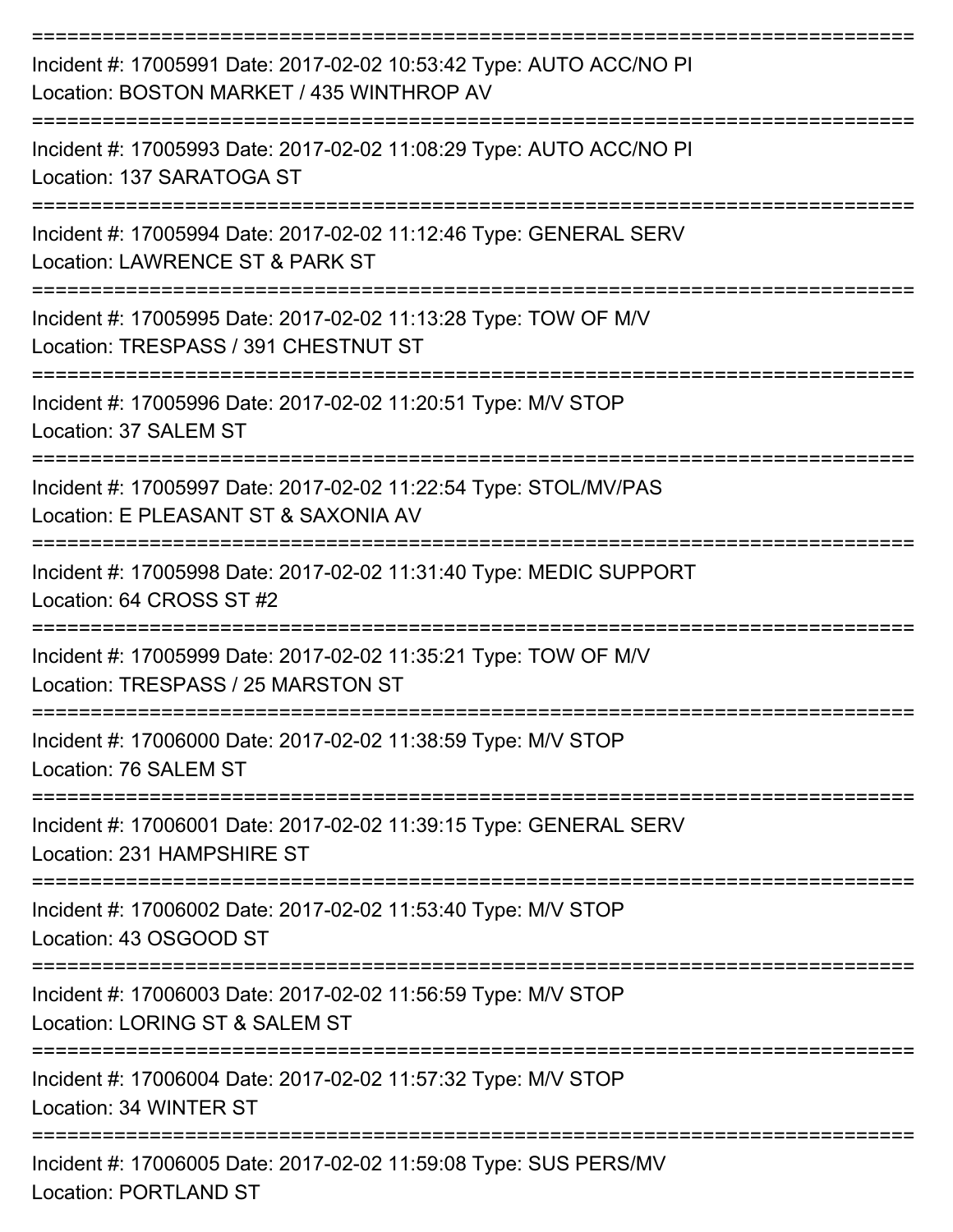| Incident #: 17006006 Date: 2017-02-02 12:01:21 Type: M/V STOP<br>Location: 257 ESSEX ST                                         |
|---------------------------------------------------------------------------------------------------------------------------------|
| Incident #: 17006008 Date: 2017-02-02 12:03:36 Type: LOST PROPERTY<br>Location: 147 FARNHAM ST #1                               |
| Incident #: 17006007 Date: 2017-02-02 12:05:54 Type: M/V STOP<br>Location: 257 ESSEX AV                                         |
| ============================<br>Incident #: 17006009 Date: 2017-02-02 12:12:03 Type: M/V STOP<br>Location: 5VX274 / 37 SALEM ST |
| Incident #: 17006010 Date: 2017-02-02 12:19:56 Type: TOW OF M/V<br>Location: TRESPASS / DAISY ST                                |
| Incident #: 17006011 Date: 2017-02-02 12:21:33 Type: SPECIAL CHECK<br>Location: 4 DURSO AV                                      |
| Incident #: 17006014 Date: 2017-02-02 12:21:56 Type: HIT & RUN M/V<br>Location: ESSEX ST & WARREN ST                            |
| Incident #: 17006012 Date: 2017-02-02 12:22:34 Type: SELECTIVE ENF<br>Location: BROADWAY                                        |
| Incident #: 17006013 Date: 2017-02-02 12:24:41 Type: SELECTIVE ENF<br>Location: S UNION ST & SALEM ST                           |
| Incident #: 17006015 Date: 2017-02-02 12:33:24 Type: AUTO ACC/NO PI<br>Location: 35 S BROADWAY                                  |
| Incident #: 17006016 Date: 2017-02-02 12:35:05 Type: INVESTIGATION<br>Location: 34 WATER ST FL 3                                |
| Incident #: 17006018 Date: 2017-02-02 12:42:21 Type: M/V STOP<br>Location: MELVIN ST & OXFORD ST                                |
| Incident #: 17006017 Date: 2017-02-02 12:42:29 Type: INVESTIGATION<br>Location: 2 INMAN ST #APT17                               |
| Incident #: 17006019 Date: 2017-02-02 12:42:38 Type: INVEST CONT<br>Location: 264 COLONIAL RD                                   |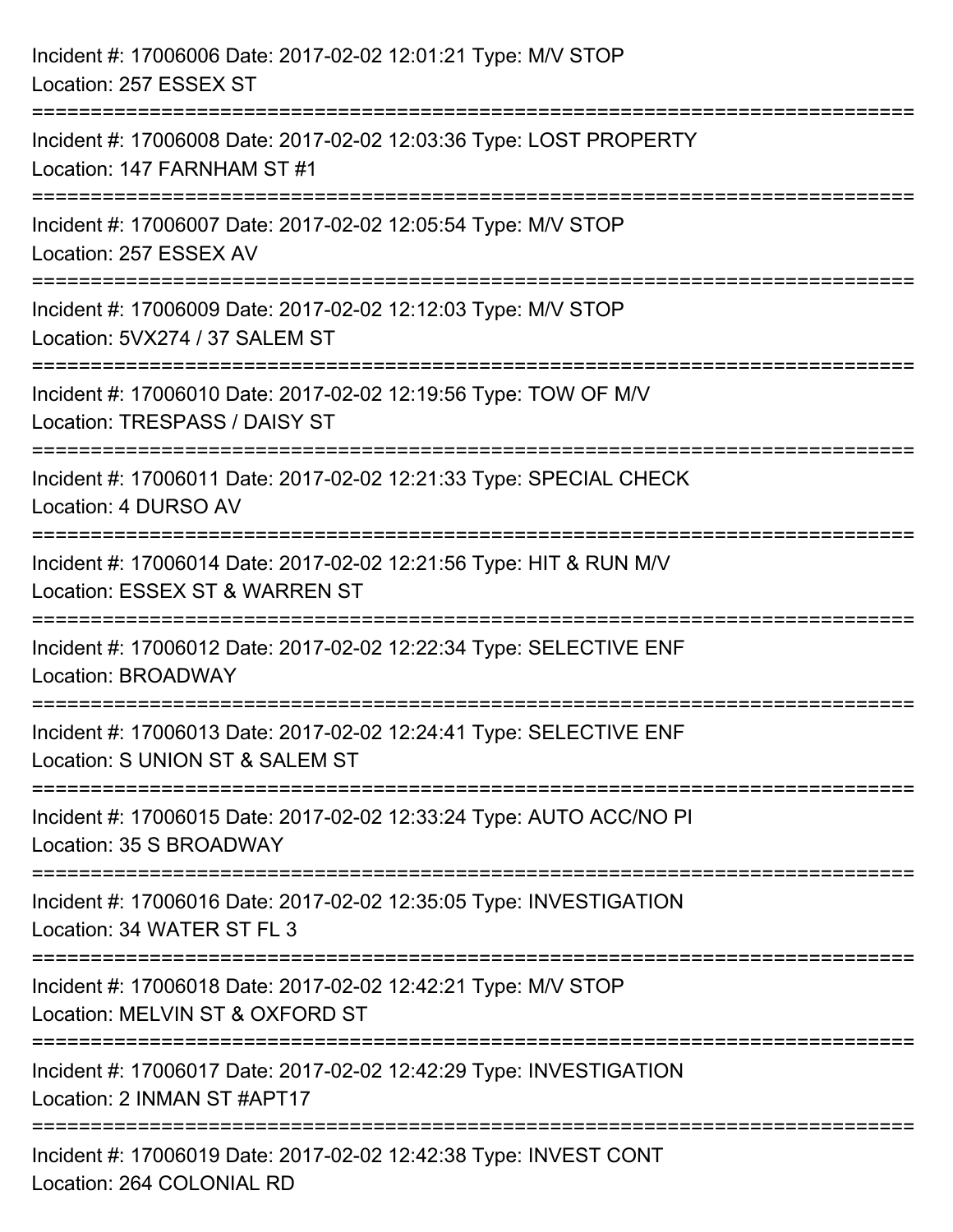| Incident #: 17006020 Date: 2017-02-02 12:45:32 Type: DRUG VIO<br>Location: MERRIMACK ST & S UNION ST                                |
|-------------------------------------------------------------------------------------------------------------------------------------|
| Incident #: 17006022 Date: 2017-02-02 12:58:31 Type: DRUG VIO<br>Location: 111 FOSTER ST                                            |
| Incident #: 17006021 Date: 2017-02-02 12:59:43 Type: INVESTIGATION<br>Location: 70 N PARISH RD                                      |
| Incident #: 17006024 Date: 2017-02-02 13:15:07 Type: WARRANT SERVE<br>Location: 105 OXFORD ST                                       |
| Incident #: 17006023 Date: 2017-02-02 13:15:12 Type: SUS PERS/MV<br>Location: ANDOVER ST & S UNION ST                               |
| Incident #: 17006025 Date: 2017-02-02 13:27:05 Type: SELECTIVE ENF<br>Location: BRADFORD ST & BROADWAY<br>:======================== |
| Incident #: 17006026 Date: 2017-02-02 13:36:12 Type: SUS PERS/MV<br>Location: CANAL ST & HAMPSHIRE ST                               |
| Incident #: 17006027 Date: 2017-02-02 13:50:37 Type: GENERAL SERV<br>Location: 17 ELLIS ST                                          |
| Incident #: 17006028 Date: 2017-02-02 13:51:20 Type: SUS PERS/MV<br>Location: 10 BRADFORD PL                                        |
| Incident #: 17006029 Date: 2017-02-02 13:58:31 Type: LARCENY/PAST<br>Location: 53 CROSS ST FL 1STFL                                 |
| Incident #: 17006030 Date: 2017-02-02 14:03:43 Type: LOST PROPERTY<br>Location: 462 HAVERHILL ST                                    |
| Incident #: 17006031 Date: 2017-02-02 14:13:43 Type: M/V STOP<br>Location: BROADWAY & CONCORD ST                                    |
| Incident #: 17006032 Date: 2017-02-02 14:22:33 Type: COURT DOC SERVE<br>Location: 50 MELVIN ST                                      |
| Incident #: 17006033 Date: 2017-02-02 14:35:11 Type: M/V STOP<br>Location: BENNINGTON ST & LAWRENCE ST                              |

===========================================================================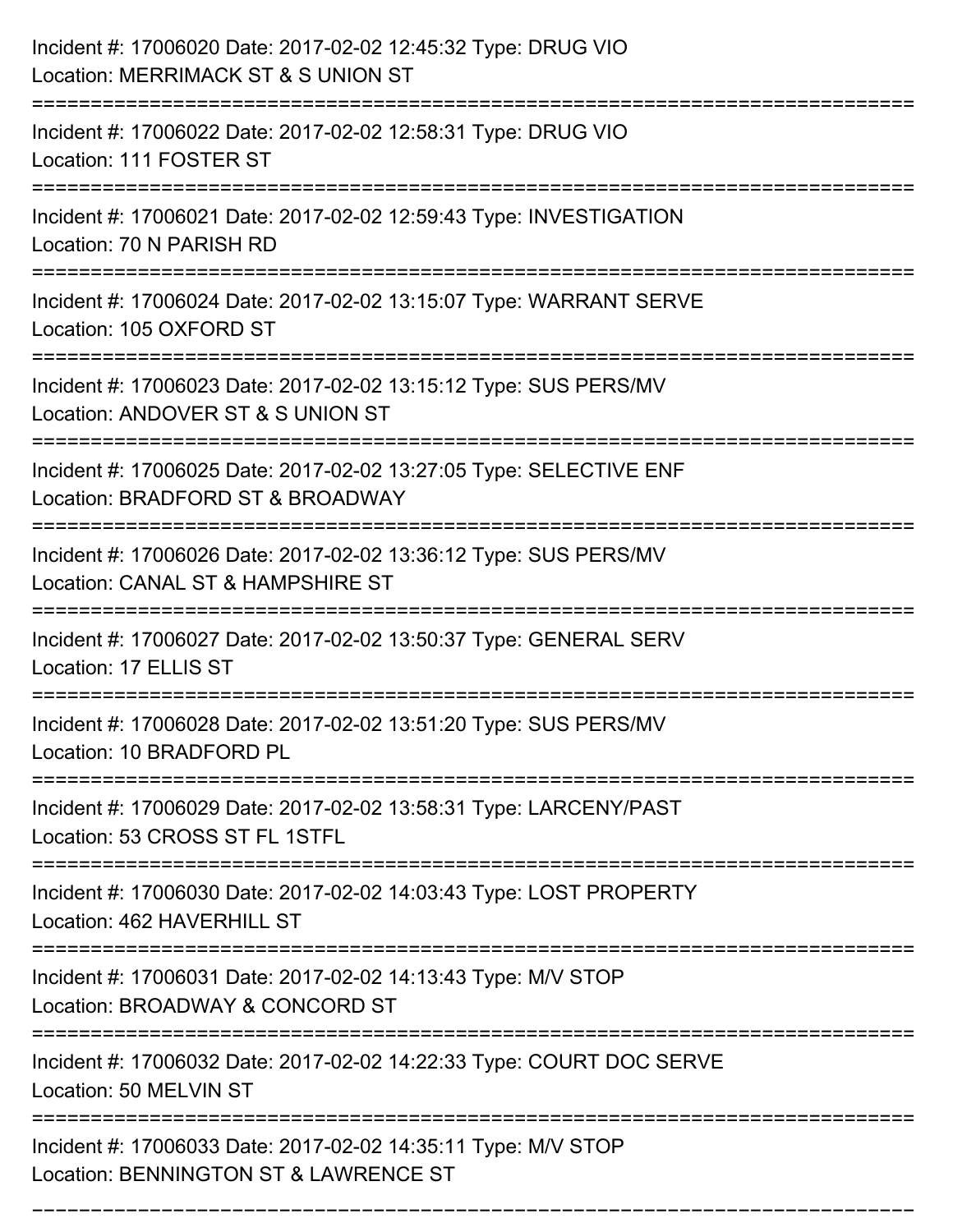| Incident #: 17006034 Date: 2017-02-02 14:37:03 Type: INVESTIGATION<br>Location: 70-71 N PARISH RD                               |
|---------------------------------------------------------------------------------------------------------------------------------|
| Incident #: 17006035 Date: 2017-02-02 14:44:15 Type: KEEP PEACE<br>Location: 43 APPLETON ST                                     |
| Incident #: 17006036 Date: 2017-02-02 14:45:48 Type: TOW/REPOSSED<br>Location: 21 ROYAL ST                                      |
| Incident #: 17006037 Date: 2017-02-02 14:50:23 Type: ALARM/BURG<br>Location: 367 HAMPSHIRE ST                                   |
| Incident #: 17006038 Date: 2017-02-02 15:03:25 Type: DRUG VIO<br>Location: 15 UNION ST<br>================================      |
| Incident #: 17006039 Date: 2017-02-02 15:05:39 Type: M/V STOP<br>Location: 102 ESSEX ST                                         |
| Incident #: 17006040 Date: 2017-02-02 15:07:47 Type: M/V STOP<br><b>Location: 48 WARREN ST</b>                                  |
| Incident #: 17006041 Date: 2017-02-02 15:12:18 Type: M/V STOP<br>Location: 330 HAVERHILL ST                                     |
| Incident #: 17006042 Date: 2017-02-02 15:13:07 Type: SPECIAL CHECK<br>Location: 52 COLONIAL RD<br>=================             |
| ===========================<br>Incident #: 17006043 Date: 2017-02-02 15:23:24 Type: M/V STOP<br>Location: MELROSE ST & WATER ST |
| Incident #: 17006044 Date: 2017-02-02 15:23:36 Type: DRUG OVERDOSE<br>Location: 236 BROADWAY                                    |
| Incident #: 17006045 Date: 2017-02-02 15:28:54 Type: 209A/SERVE<br>Location: 90 LOWELL ST                                       |
| Incident #: 17006046 Date: 2017-02-02 15:29:50 Type: 209A/SERVE<br>Location: 429 HOWARD ST                                      |
| Incident #: 17006047 Date: 2017-02-02 15:38:32 Type: M/V STOP<br>Location: LAWRENCE ST & LEXINGTON ST                           |
|                                                                                                                                 |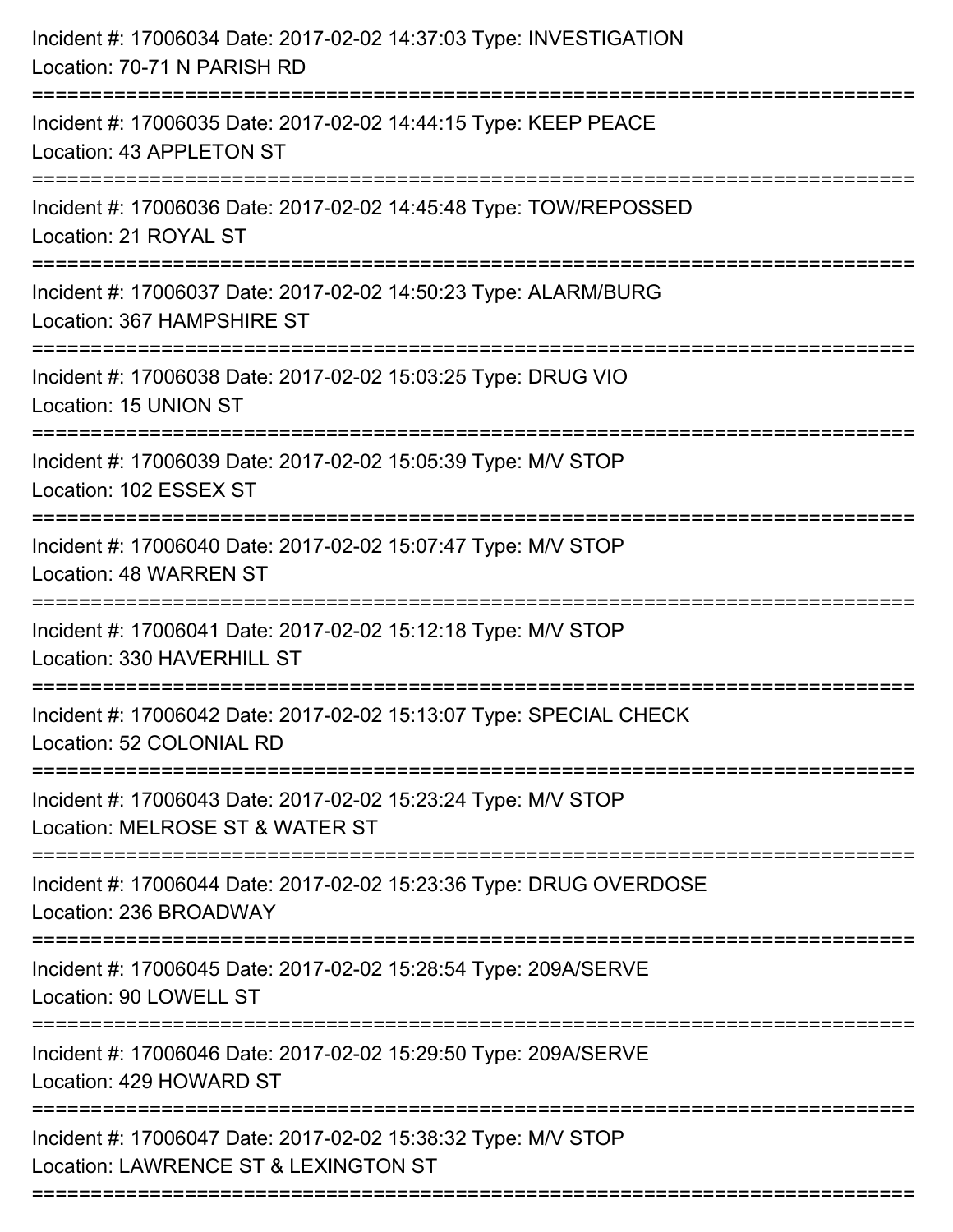Location: 198 ESSEX ST

| Incident #: 17006049 Date: 2017-02-02 15:44:30 Type: DRUG OVERDOSE<br>Location: PLATT ST & SARGENT ST             |
|-------------------------------------------------------------------------------------------------------------------|
| Incident #: 17006050 Date: 2017-02-02 15:52:29 Type: M/V STOP<br>Location: LAWRENCE ST & WALNUT ST                |
| Incident #: 17006051 Date: 2017-02-02 15:53:01 Type: MEDIC SUPPORT<br>Location: 12 METHUEN ST FL 2                |
| Incident #: 17006052 Date: 2017-02-02 16:01:13 Type: M/V STOP<br>Location: BROADWAY & LOWELL ST                   |
| Incident #: 17006053 Date: 2017-02-02 16:08:28 Type: M/V STOP<br>Location: BROADWAY & LOWELL ST                   |
| Incident #: 17006054 Date: 2017-02-02 16:17:20 Type: AUTO ACC/NO PI<br>Location: 141 S UNION ST                   |
| Incident #: 17006055 Date: 2017-02-02 16:17:59 Type: AUTO ACC/NO PI<br>Location: 3 NEWTON ST                      |
| Incident #: 17006056 Date: 2017-02-02 16:18:13 Type: INVEST CONT<br>Location: 305 PROSPECT ST                     |
| ==============<br>Incident #: 17006057 Date: 2017-02-02 16:20:31 Type: M/V STOP<br>Location: BROADWAY & LOWELL ST |
| Incident #: 17006058 Date: 2017-02-02 16:25:43 Type: M/V STOP<br>Location: BROADWAY & LOWELL ST                   |
| Incident #: 17006059 Date: 2017-02-02 16:26:48 Type: M/V STOP<br>Location: BROADWAY & CONCORD ST                  |
| Incident #: 17006060 Date: 2017-02-02 16:32:24 Type: DRUG VIO<br>Location: 17 NELSON ST                           |
| Incident #: 17006061 Date: 2017-02-02 16:36:57 Type: M/V STOP<br>Location: S BROADWAY                             |
|                                                                                                                   |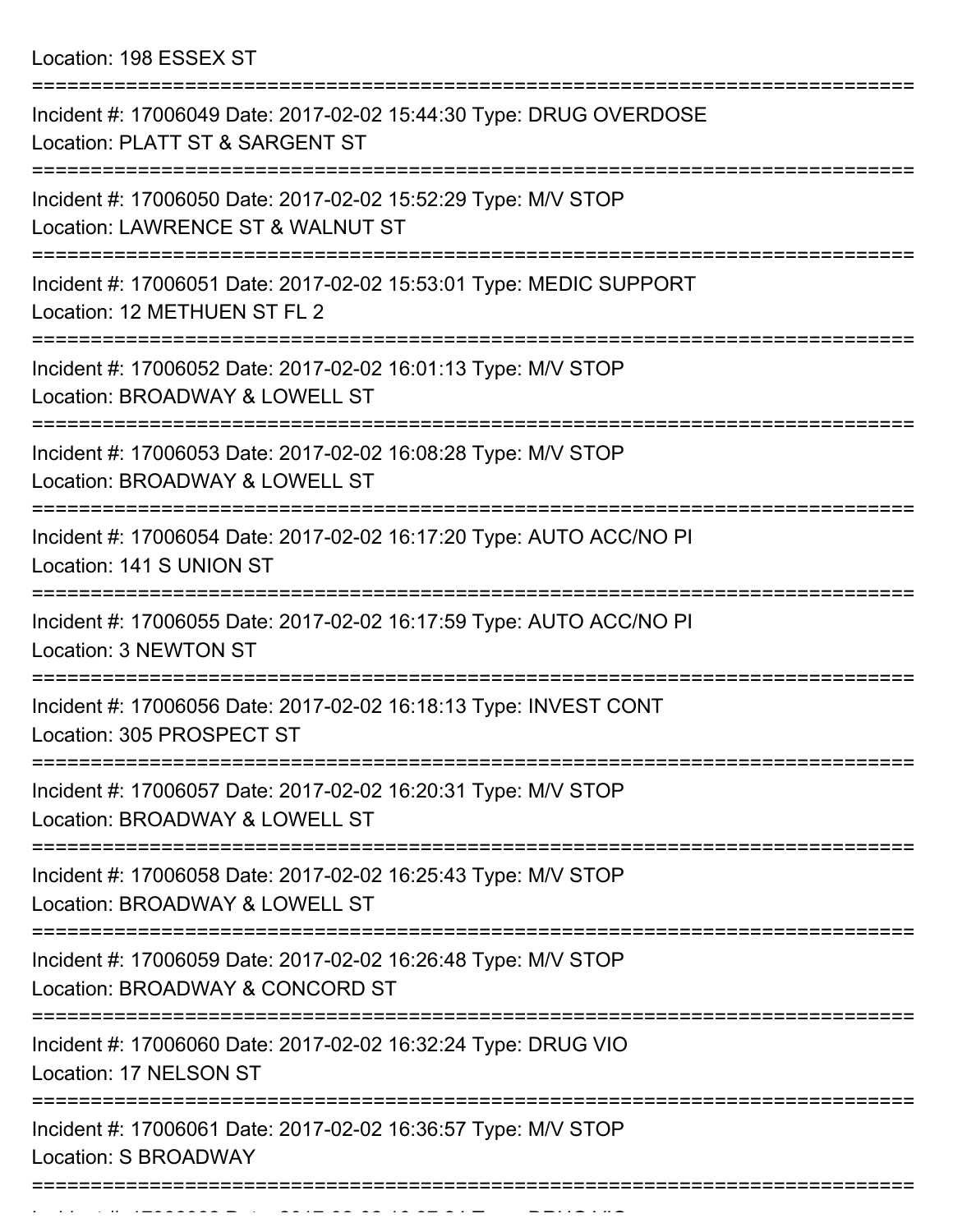Location: BOXFORD ST & PHILLIPS ST

| Incident #: 17006063 Date: 2017-02-02 16:41:51 Type: SUS PERS/MV<br>Location: GENERAL ST & PROSPECT ST             |
|--------------------------------------------------------------------------------------------------------------------|
| Incident #: 17006064 Date: 2017-02-02 16:44:17 Type: M/V STOP<br>Location: JACKSON ST & JACKSON CT                 |
| Incident #: 17006065 Date: 2017-02-02 16:44:59 Type: M/V STOP<br>Location: BROADWAY & CONCORD ST                   |
| Incident #: 17006066 Date: 2017-02-02 16:50:52 Type: M/V STOP<br>Location: BROADWAY & CONCORD ST                   |
| Incident #: 17006067 Date: 2017-02-02 16:53:21 Type: WIRE DOWN<br>Location: 11 MERRIMACK ST                        |
| Incident #: 17006068 Date: 2017-02-02 16:55:33 Type: DOMESTIC/PROG<br>Location: 37 BOWDOIN ST                      |
| Incident #: 17006069 Date: 2017-02-02 16:59:51 Type: M/V STOP<br>Location: BROADWAY & LOWELL ST                    |
| Incident #: 17006070 Date: 2017-02-02 17:08:10 Type: MEDIC SUPPORT<br>Location: EASTER PACKAGING / 123 BRADFORD ST |
| Incident #: 17006071 Date: 2017-02-02 17:10:19 Type: M/V STOP<br>Location: BROADWAY & LOWELL ST                    |
| Incident #: 17006074 Date: 2017-02-02 17:13:52 Type: LARCENY/PAST<br>Location: 424 LOWELL ST                       |
| Incident #: 17006072 Date: 2017-02-02 17:15:59 Type: M/V STOP<br>Location: GORHAM ST & S BROADWAY                  |
| Incident #: 17006073 Date: 2017-02-02 17:16:47 Type: M/V STOP<br>Location: BROADWAY & CONCORD ST                   |
| Incident #: 17006075 Date: 2017-02-02 17:24:05 Type: KEEP PEACE<br>Location: 37 BOWDOIN ST                         |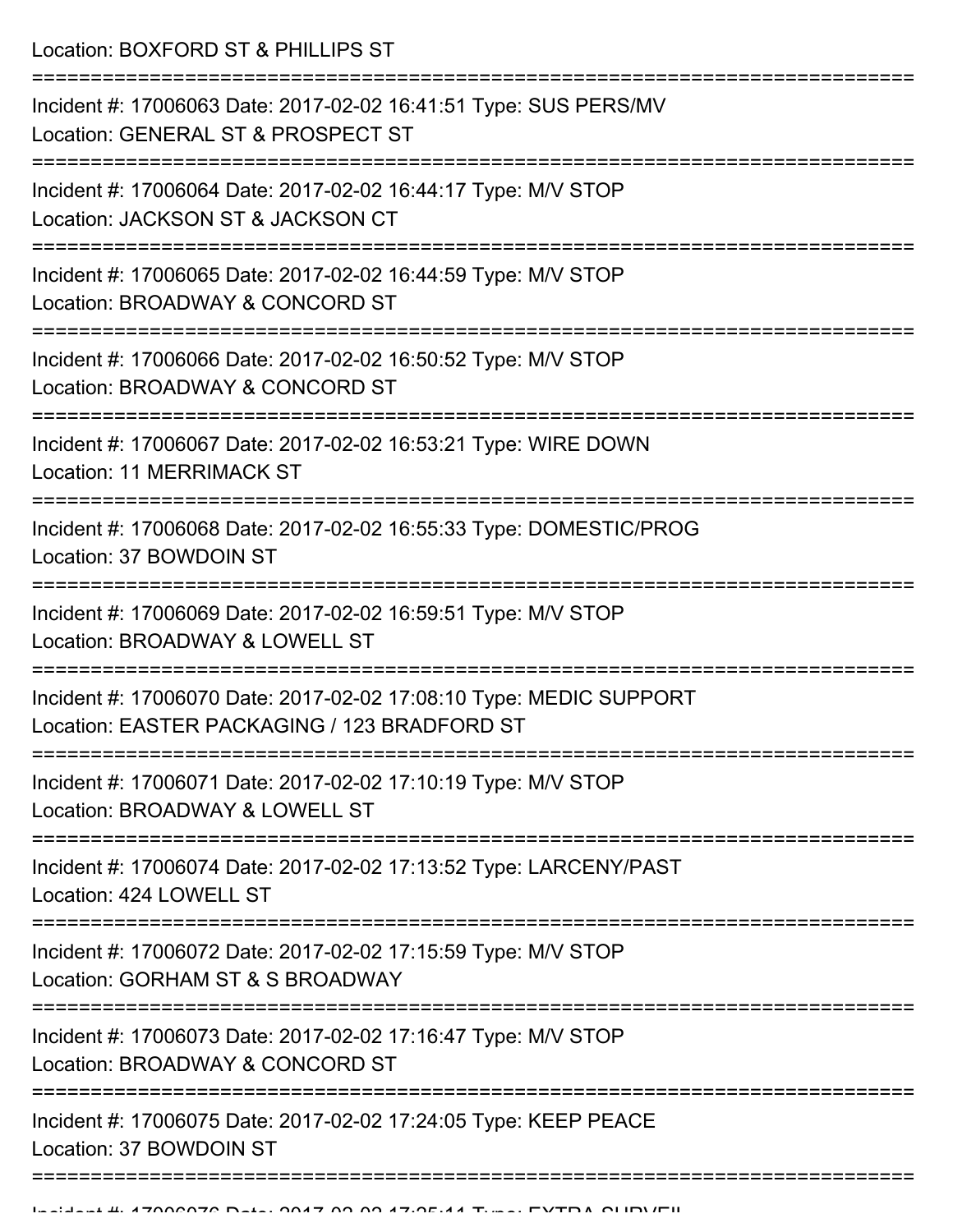## Location: BRUCE ST

| Incident #: 17006077 Date: 2017-02-02 17:28:32 Type: M/V STOP<br>Location: BROADWAY & CONCORD ST    |
|-----------------------------------------------------------------------------------------------------|
| Incident #: 17006078 Date: 2017-02-02 17:29:31 Type: INVEST CONT<br>Location: 109 FOSTER ST         |
| Incident #: 17006079 Date: 2017-02-02 17:32:10 Type: M/V STOP<br>Location: HAMPSHIRE ST & LOWELL ST |
| Incident #: 17006080 Date: 2017-02-02 17:33:42 Type: M/V STOP<br>Location: FRANKLIN ST & LOWELL ST  |
| Incident #: 17006081 Date: 2017-02-02 17:34:23 Type: M/V STOP<br>Location: BROADWAY & LOWELL ST     |
| Incident #: 17006082 Date: 2017-02-02 17:43:28 Type: M/V STOP<br>Location: HAWLEY ST & S BROADWAY   |
| Incident #: 17006083 Date: 2017-02-02 17:45:20 Type: M/V STOP<br>Location: HAMPSHIRE ST & LOWELL ST |
| Incident #: 17006084 Date: 2017-02-02 17:49:01 Type: M/V STOP<br>Location: FALLS BRIDGE / null      |
| Incident #: 17006086 Date: 2017-02-02 17:50:57 Type: WARRANT SERVE<br>Location: 22 SPRINGFIELD ST   |
| Incident #: 17006085 Date: 2017-02-02 17:51:04 Type: M/V STOP<br>Location: BROADWAY & LOWELL ST     |
| Incident #: 17006087 Date: 2017-02-02 17:54:34 Type: M/V STOP<br>Location: 205 BROADWAY             |
| Incident #: 17006088 Date: 2017-02-02 17:56:17 Type: M/V STOP<br>Location: 616 ESSEX ST             |
| Incident #: 17006090 Date: 2017-02-02 18:02:00 Type: EMERGENCY209A<br>Location: 4 LOGAN ST          |
|                                                                                                     |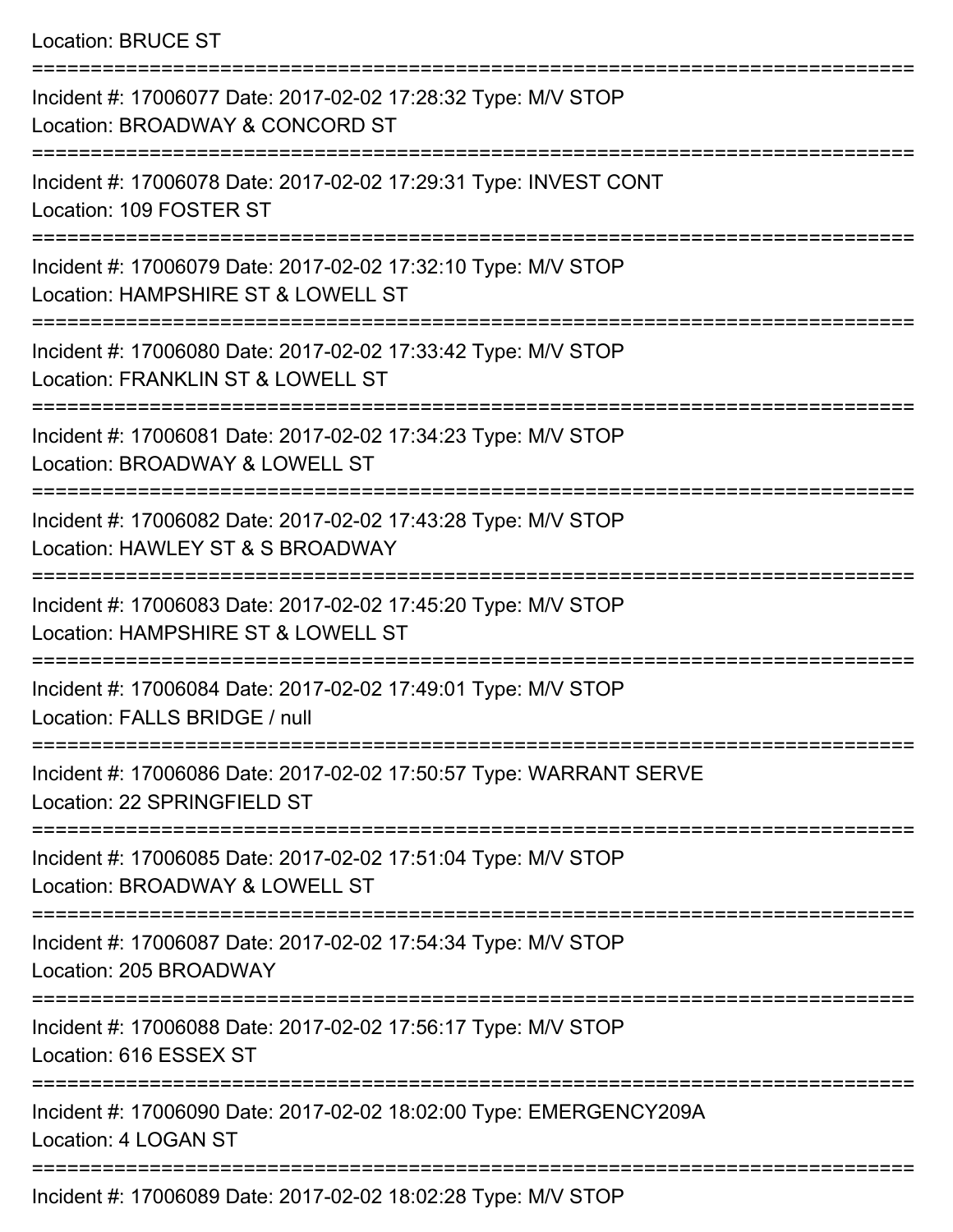| Incident #: 17006091 Date: 2017-02-02 18:02:41 Type: GENERAL SERV<br>Location: SANTANDER BANK / 460 S UNION ST       |
|----------------------------------------------------------------------------------------------------------------------|
| Incident #: 17006093 Date: 2017-02-02 18:06:19 Type: THREATS<br>Location: 29 KENDALL ST FL 3                         |
| Incident #: 17006092 Date: 2017-02-02 18:07:36 Type: M/V STOP<br>Location: HAMPSHIRE ST & LOWELL ST                  |
| Incident #: 17006094 Date: 2017-02-02 18:15:44 Type: M/V STOP<br>Location: LAWRENCE ST & OAK ST                      |
| Incident #: 17006095 Date: 2017-02-02 18:16:28 Type: MV/BLOCKING<br>Location: 31 PLEASANT TER                        |
| Incident #: 17006096 Date: 2017-02-02 18:17:08 Type: M/V STOP<br>Location: 145 AMESBURY ST                           |
| Incident #: 17006097 Date: 2017-02-02 18:25:52 Type: COURT DOC SERVE<br>Location: 27 SPRINGFIELD ST                  |
| =========<br>Incident #: 17006098 Date: 2017-02-02 18:28:30 Type: GENERAL SERV<br>Location: DENNYS / 160 WINTHROP AV |
| Incident #: 17006099 Date: 2017-02-02 18:31:46 Type: ALARM/BURG<br>Location: LHA OFFICE / 71 DUCKETT AV              |
| Incident #: 17006100 Date: 2017-02-02 18:36:17 Type: WARRANT SERVE<br>Location: 22 SPRINGFIELD ST                    |
| Incident #: 17006101 Date: 2017-02-02 18:36:24 Type: M/V STOP<br>Location: 205 BROADWAY                              |
| Incident #: 17006102 Date: 2017-02-02 18:37:03 Type: 209A/SERVE<br>Location: 48 SARATOGA ST                          |
| Incident #: 17006103 Date: 2017-02-02 18:37:22 Type: GENERAL SERV<br>Location: 9 MECHANIC ST                         |
| Incident #: 17006104 Date: 2017-02-02 18:45:11 Type: M/V STOP                                                        |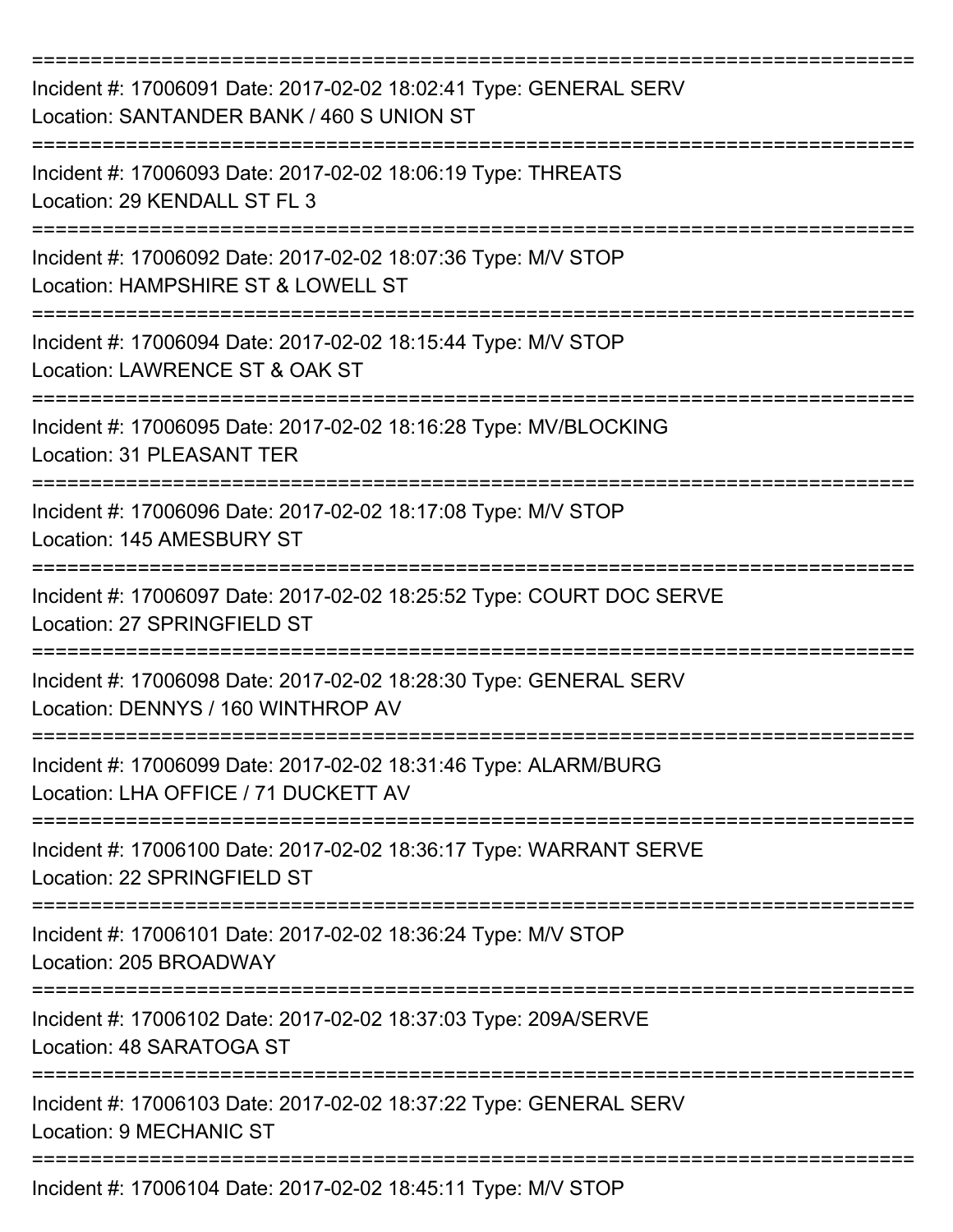| Incident #: 17006105 Date: 2017-02-02 18:48:00 Type: COURT DOC SERVE<br>Location: 17 PLATT ST                   |
|-----------------------------------------------------------------------------------------------------------------|
| Incident #: 17006106 Date: 2017-02-02 18:50:40 Type: CK WELL BEING<br>Location: 39 SWAN ST                      |
| Incident #: 17006108 Date: 2017-02-02 18:59:02 Type: MV/BLOCKING<br>Location: 6 CAMPO SECO ST                   |
| Incident #: 17006107 Date: 2017-02-02 18:59:33 Type: DRUG OVERDOSE<br>Location: 1 GENERAL ST                    |
| Incident #: 17006110 Date: 2017-02-02 19:04:07 Type: NOTIFICATION<br>Location: 109 EVERETT ST                   |
| Incident #: 17006109 Date: 2017-02-02 19:04:08 Type: DRUG OVERDOSE<br>Location: DUNKIN DONUTS / 226 WINTHROP AV |
| Incident #: 17006111 Date: 2017-02-02 19:06:32 Type: M/V STOP<br>Location: GARDEN ST & NEWBURY ST               |
| Incident #: 17006112 Date: 2017-02-02 19:25:31 Type: TOW OF M/V<br>Location: AMESBURY ST & ESSEX ST             |
| Incident #: 17006114 Date: 2017-02-02 19:29:14 Type: NOTIFICATION<br>Location: 112 PARK ST                      |
| Incident #: 17006113 Date: 2017-02-02 19:29:42 Type: TOW/REPOSSED<br>Location: 161 OLIVE AV                     |
| Incident #: 17006115 Date: 2017-02-02 19:35:40 Type: DRUG VIO<br>Location: 67 MARKET ST #5                      |
| Incident #: 17006116 Date: 2017-02-02 20:00:51 Type: DISTURBANCE<br><b>Location: S UNION ST</b>                 |
| Incident #: 17006117 Date: 2017-02-02 20:16:34 Type: M/V STOP<br>Location: CENTRAL BRIDGE / 0 MERRIMACK ST      |
| Incident #: 17006118 Date: 2017-02-02 20:21:53 Type: DISTURBANCE                                                |

 $L = LL$ , 380 BROADWAY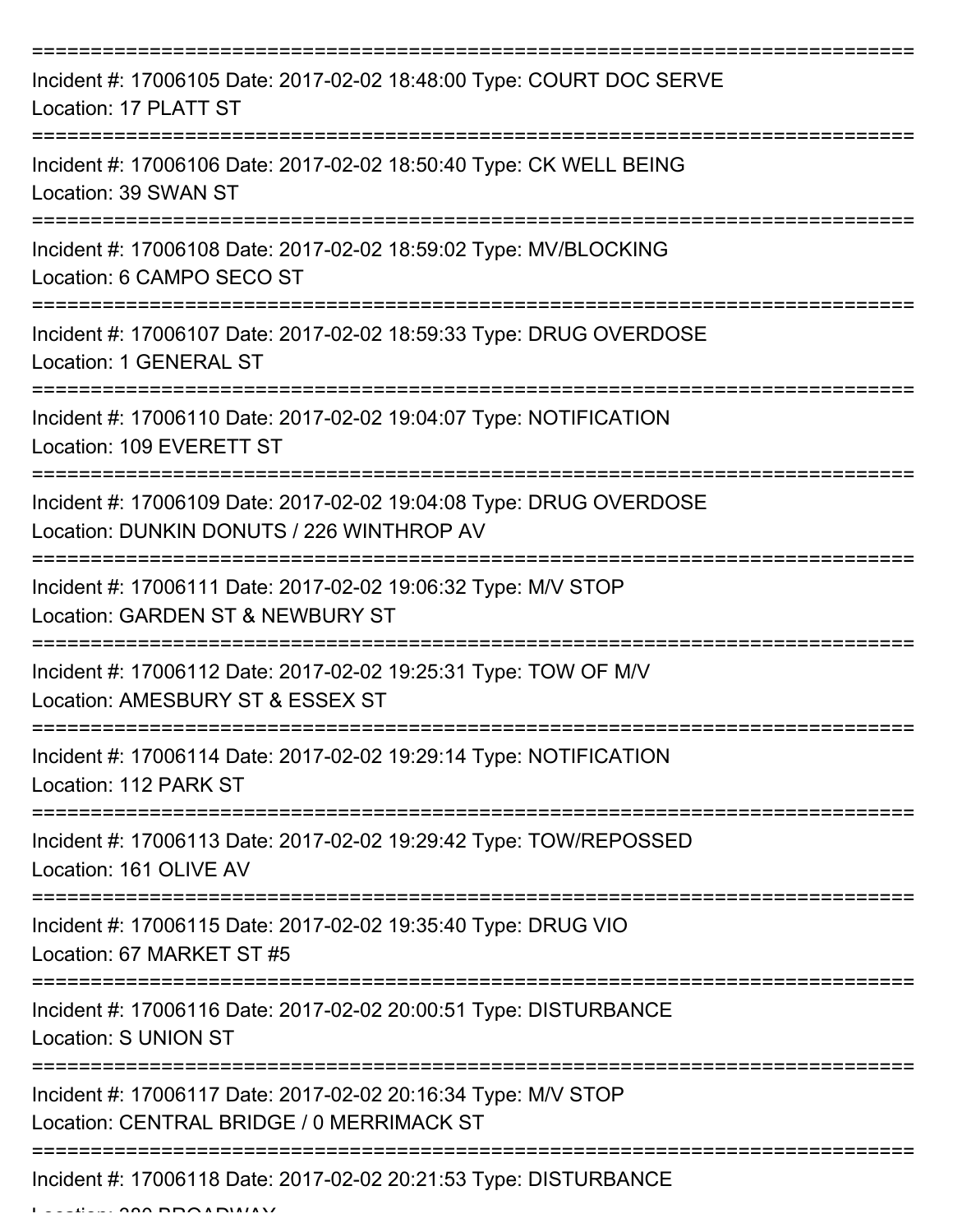| Incident #: 17006119 Date: 2017-02-02 20:32:17 Type: ASSIST FIRE<br>Location: 28 PERRY AV                      |
|----------------------------------------------------------------------------------------------------------------|
| Incident #: 17006120 Date: 2017-02-02 20:59:55 Type: INVEST CONT<br>Location: 32 BOYD ST #1                    |
| Incident #: 17006121 Date: 2017-02-02 21:01:15 Type: DISORDERLY<br>Location: 9 BROADWAY                        |
| Incident #: 17006122 Date: 2017-02-02 21:27:51 Type: ASSSIT OTHER PD<br>Location: 204 S UNION ST FL 3R         |
| Incident #: 17006123 Date: 2017-02-02 21:41:07 Type: AUTO ACC/NO PI<br>Location: HAMPSHIRE ST & HAVERHILL ST   |
| Incident #: 17006124 Date: 2017-02-02 22:03:50 Type: UNKNOWN PROB<br>Location: 9 ELM ST FL 3                   |
| Incident #: 17006125 Date: 2017-02-02 22:14:51 Type: M/V STOP<br>Location: BROADWAY & COMMON ST                |
| Incident #: 17006126 Date: 2017-02-02 22:40:57 Type: ALARM/BURG<br>Location: ALWAYS BEAUTIFUL / 620 ESSEX ST   |
| Incident #: 17006127 Date: 2017-02-02 22:55:50 Type: ALARM/BURG<br>Location: ESPERANZA ACADEMY / 198 GARDEN ST |
| Incident #: 17006128 Date: 2017-02-02 23:18:01 Type: M/V STOP<br>Location: ESSEX ST & NEWBURY ST               |
| Incident #: 17006129 Date: 2017-02-02 23:21:27 Type: M/V STOP<br>Location: BROADWAY & MANCHESTER ST            |
| Incident #: 17006130 Date: 2017-02-02 23:25:16 Type: M/V STOP<br>Location: COMMON ST & LAWRENCE ST             |
| Incident #: 17006131 Date: 2017-02-02 23:58:43 Type: DISTURBANCE<br>Location: SEVEN ELEVEN / 370 BROADWAY      |
|                                                                                                                |